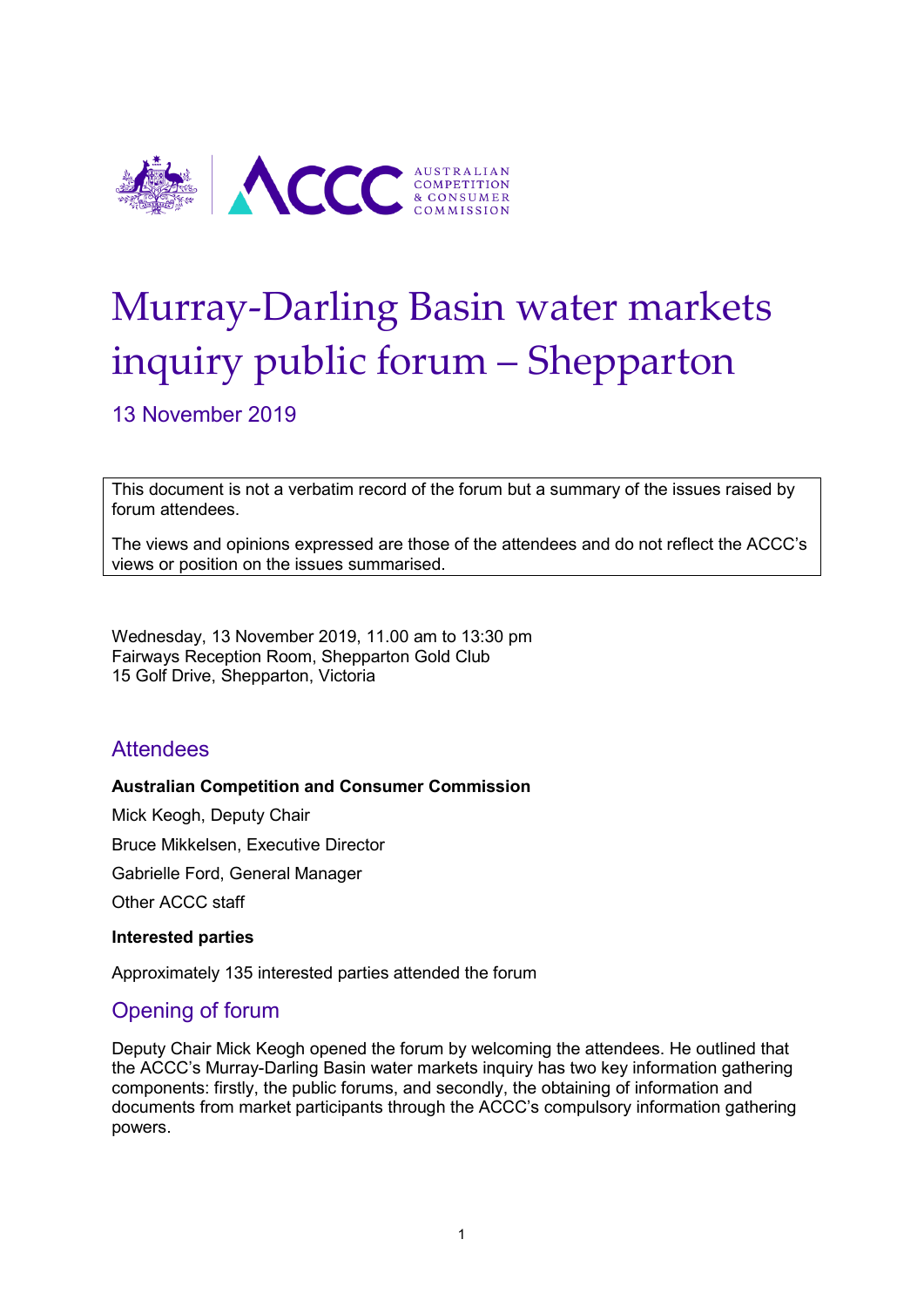Deputy Chair Keogh informed attendees that the ACCC will take notes of the matters discussed and publish a summary on its website, but that this summary would not identify or attribute comments to individuals.

# Summary of issues

Attendees discussed the following issues during the forum:

## **Issue 1 – Trends in water markets and prices**

Many stakeholders raised concerns about water prices being too high. Stakeholders put forward various reasons and trends to explain increased prices, including:

- The ongoing drought and low inflows into the system, resulting in lower supply
- A structural change in agriculture over the last 10 years from farms holding permanent water entitlements to relying more on the allocation market. This was driven by significant selling of permanent water entitlements during the Millennium drought to lower debt and allow investment in on-farm water efficiency infrastructure, which has led to increased demand for temporary water
- The expansion in permanent plantings in the south has contributed to stronger demand for temporary water
- The growth in corporate owned farms with greater access to capital that can afford to pay more for water
- The introduction and increased use of carryover allowing people to hold water off the market until the next season, which forces farmers to pay higher prices this season or face not having access to water for crops
- The greater use of carryover also means that unused water at the end of the season is no longer socialised back into the consumptive pool resulting in low reliability licences getting nothing, reducing allocations and contributing to higher prices
- Alleged hoarding of water by some market participants, particularly investors and speculators, causing reduced liquidity
- Transmission losses reducing NSW general security reliability, reducing allocations in the area and contributing to higher prices
- Increasing complexity of the water market over the last 10 to 15 years in terms of participants, regulations, opportunities and risks. This has led to reduced confidence in the integrity of the market itself and a lack of understanding of how the market operates that has impacted some participant's ability to engage with confidence.

## **Issue 2 – Water market transparency**

The general view was that while some market information was available there needed to be more transparency and consistency in the reporting of trade information. In particular:

- Some stakeholders supported the concept of a single trading exchange in the southern Basin, noting that costs of a whole of Basin register may be prohibitive
- Some stakeholders also highlighted the need for more transparency on the movement of physical water around the system. One stakeholder supported live reporting of water movements, including what water is moving where, by who and for what purpose
- Other stakeholders highlighted the need for greater transparency around what large traders in the market were doing, noting that in shallow markets larger buyers and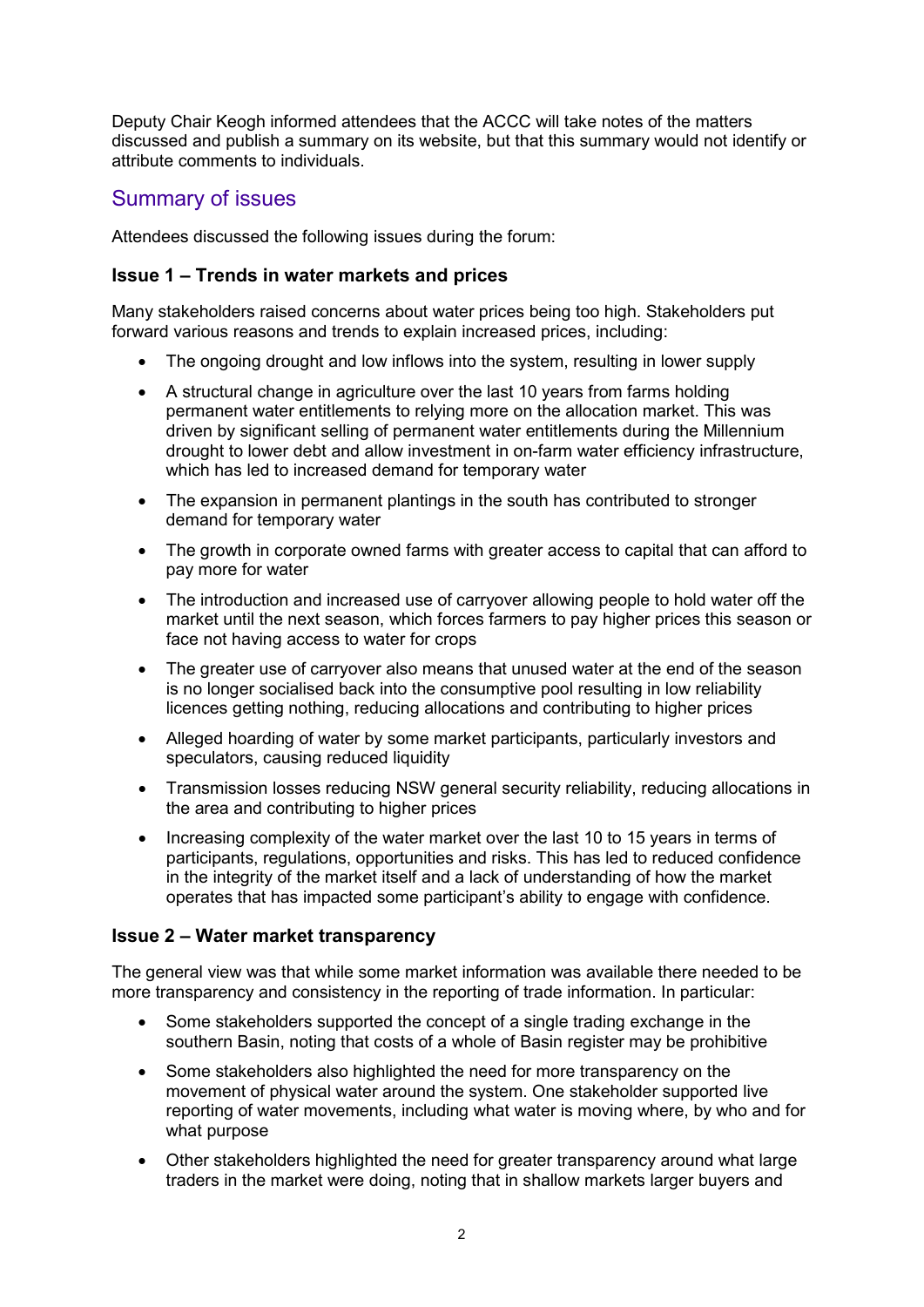sellers may be able to influence quantities and prices to their advantage. One stakeholder suggested public reporting requirements for anyone who held more than a threshold percentage of water or for anyone who engages in more than a threshold number of trades

- Some stakeholders highlighted the growth in the number of brokers in water markets and suggested that brokers needed to be registered. Given the potential for conflicts between broker and client interests, broker trading also needed to be made more transparent
- Some stakeholders highlighted that smaller participants needed more market information to allow them to get a better idea of what's happening so they can participate more effectively. This could include trade prices, quantities, who is trading, what their water holdings are, and for what purpose the water is used.

## **Issue 3 – Water market regulation**

There was widespread concern that aspects of water market regulation were facilitating market distortions and harming some farmers. In particular:

- There were strong concerns about the impact of overly generous carryover rules in Victoria, the impact of allowing non-land owning investors to operate in the market and the disconnect between water trading and infrastructure charges
- Conversely, some stakeholders highlighted the benefits of carryover, water investors and a flexible water market and cautioned against too much government interference.

Stakeholders also raised specific policy and regulatory suggestions, including:

- Changes to carryover to reduce the amount of water sitting in carryover accounts that can be held off the market in any one season
- Requiring carryover be tied to delivery shares or a water licence
- Investors who are not buying water for productive uses should face limits
- Reattaching water to allocation bank accounts (ABAs) so a trader who buys water must either have an ABA or buy land
- Water trading needing to bear a fair share of water infrastructure charges to ensure viable irrigation infrastructure is maintained
- Water ownership should be reconnected with a delivery share
- A planning or approval process for new permanent plantings
- Stopping tag trades out of the Murrumbidgee and Goulbourn valleys around the IVT cap.

## **Issue 4 – Water market participant behaviour**

Stakeholders raised concern over a number of alleged market participant behaviours, including:

- Under current carryover rules investors can hold off selling significant holdings of water in a given season, forcing framers to pay higher prices or to risk not getting water to grow crops
- Larger buyers operating in shallow markets may be able to influence market quantities and prices to their advantage